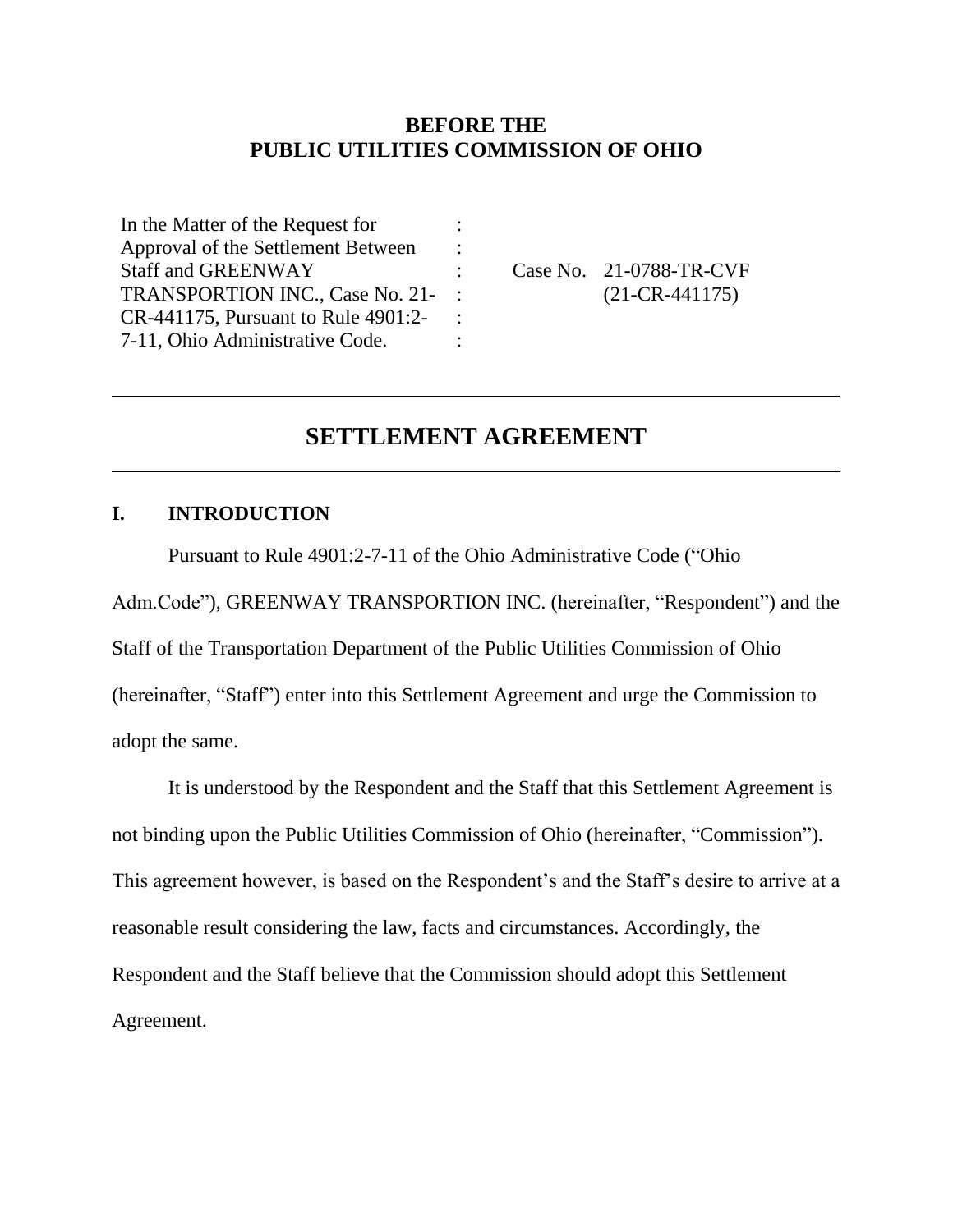This Settlement Agreement is submitted on the condition that the Commission adopts the agreed upon terms. The Parties agree that if the Commission rejects all or any part of this Settlement Agreement or otherwise materially modifies its terms, either Party shall have the right, within thirty (30) business days of the Commission's order, either to file an application for rehearing or to terminate and withdraw from this agreement by filing a notice with the Commission. If an application for rehearing is filed, and if the Commission does not, on rehearing, accept the Settlement Agreement without material modification, either Party may terminate and withdraw from this Settlement Agreement by filing a notice with the Commission within ten (10) business days of the Commission's order or entry on rehearing. In such an event, a hearing shall go forward, and the Parties shall be afforded the opportunity to present evidence through witnesses, to cross-examine all witnesses, to present rebuttal testimony, and to file briefs on all issues.

#### **II. PROCEDURAL HISTORY**

- **A.** On April 1, 2021, a compliance review of the Respondent's facility located at 1312 N. Keowee St., Dayton, Ohio 45404, resulted in the discovery of alleged violations of the Commission's rules. The Staff timely notified the Respondent pursuant to Ohio Adm.Code 4901:2-7-07 that it intended to assess a civil forfeiture against the Respondent for the following violations:
	- (1) Using a driver before receiving a pre-employment result in violation of 49 C.F.R. §382.301(a);

2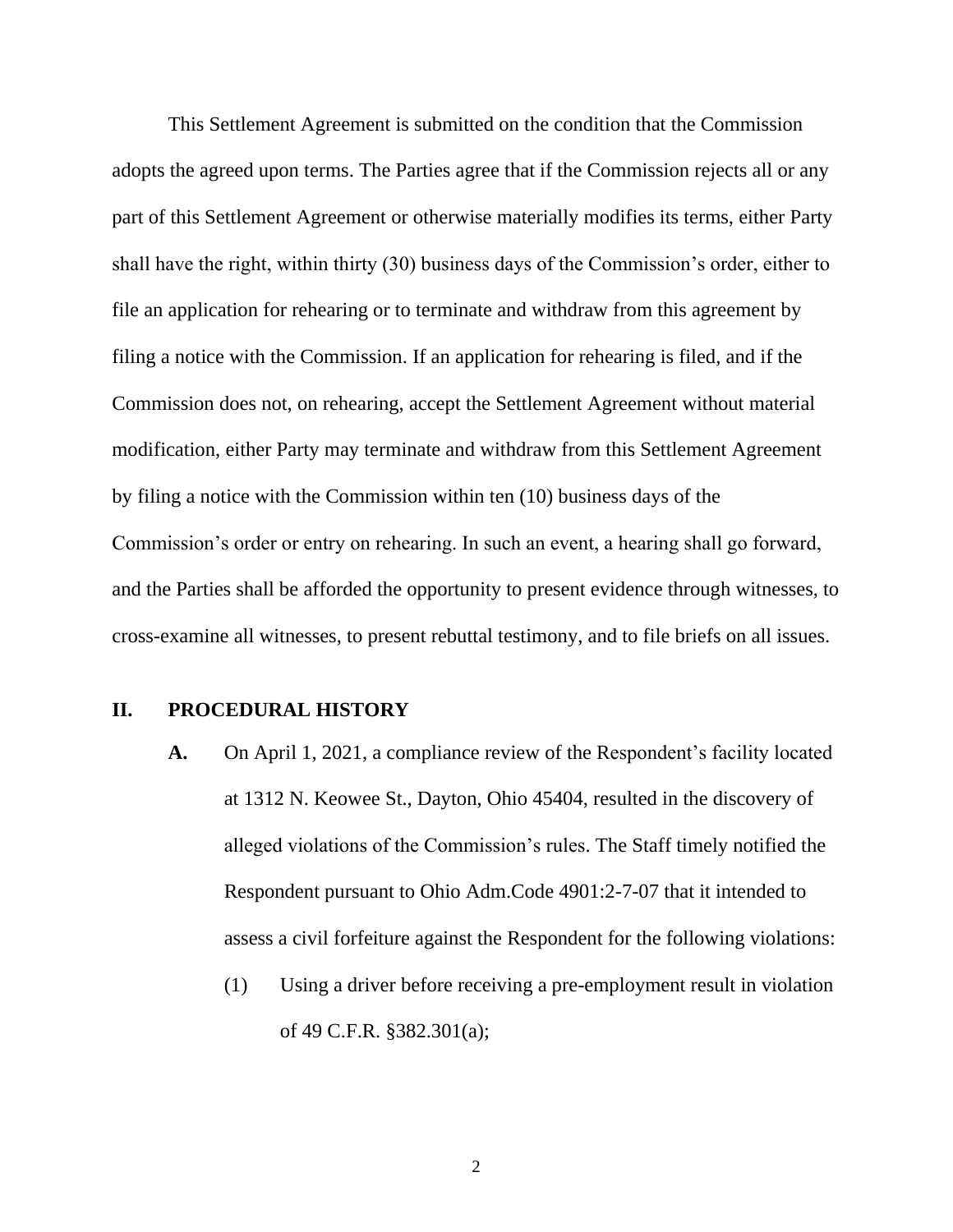- (2) Failing to conduct an annual query in violation of 49 C.F.R.  $§382.701(b)(1);$
- (3) Failing to conduct a pre-employment query in violation of 49 C.F.R. §382.701(a);
- (4) Inadequate or no financial responsibility in violation of 49 C.F.R. §387.7(a);
- (5) Failing to maintain driver qual. file on each driver in violation of 49 C.F.R. §391.51(a);
- (6) False reports of records of duty status in violation of 49 C.F.R.  $§395.8(e)(1);$
- (7) Using a CMV not periodically inspected in violation of 49 C.F.R. §396.17(a);
- (8) Failing to maintain fleet in violation of 49 C.F.R. §396.3(a); and
- (9) Failing to keep minimum records of inspection and maintenance in violation of 49 C.F.R. §396.3(b).
- **B.** On April 9, 2021, the Staff sent a timely Notice of Apparent Violation and Intent to Assess Forfeiture ("Notice") in accordance with Ohio Adm.Code 4901:2-7-07 for 21-CR-441175. The Notice assessed the Respondent \$7,825.00 for the violations.
- **C.** The Respondent made a request for a conference with the Staff pursuant to Ohio Adm.Code 4901:2-7-10.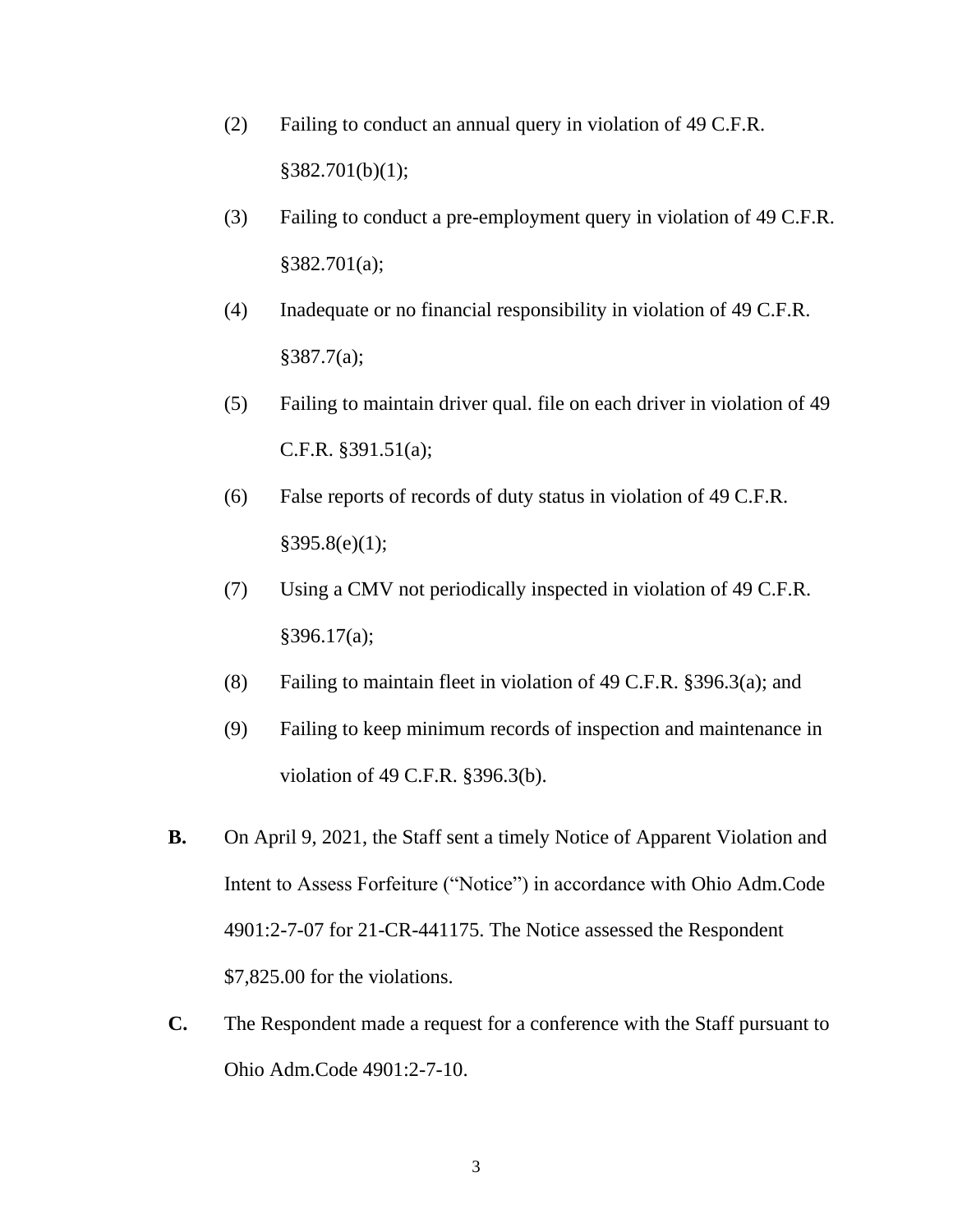- **D.** A conference between the Respondent and the Staff was held on July 8, 2021.
- **E.** The parties have negotiated this Settlement Agreement which the parties believe resolves all the issues raised in the notice of preliminary determination.

#### **III. SETTLEMENT AGREEMENT**

The parties hereto agree and recommend that the Commission find as follows:

- **A.** The Respondent agrees to violations of 49 C.F.R. §§ 382.301(a); 382.701(b)(1); 382.701(a); 387.7(a); 391.51(a); 395.8(e)(1); 396.17(a); 396.3(a); and 396.3(b). The Respondent recognizes that these violations may be included in the Respondent's Safety-Net Record and Respondent's history of violations insofar as they may be relevant for purposes of determining future penalty actions.
- **B.** The Respondent has provided proof sufficient to the Staff that it has a compliance plan in place to correct the violations found in this inspection. The Staff therefore agrees to reduce the forfeiture amount from \$7,825.00 to \$5,897.50. The Respondent agrees to pay a total civil forfeiture of \$5,897.50 for the violations.
- **C.** The Respondent shall pay the \$5,897.50 civil forfeiture in 24 monthly payments commencing 30 days after the Commission's order approving this Settlement Agreement. The payments shall be made by certified check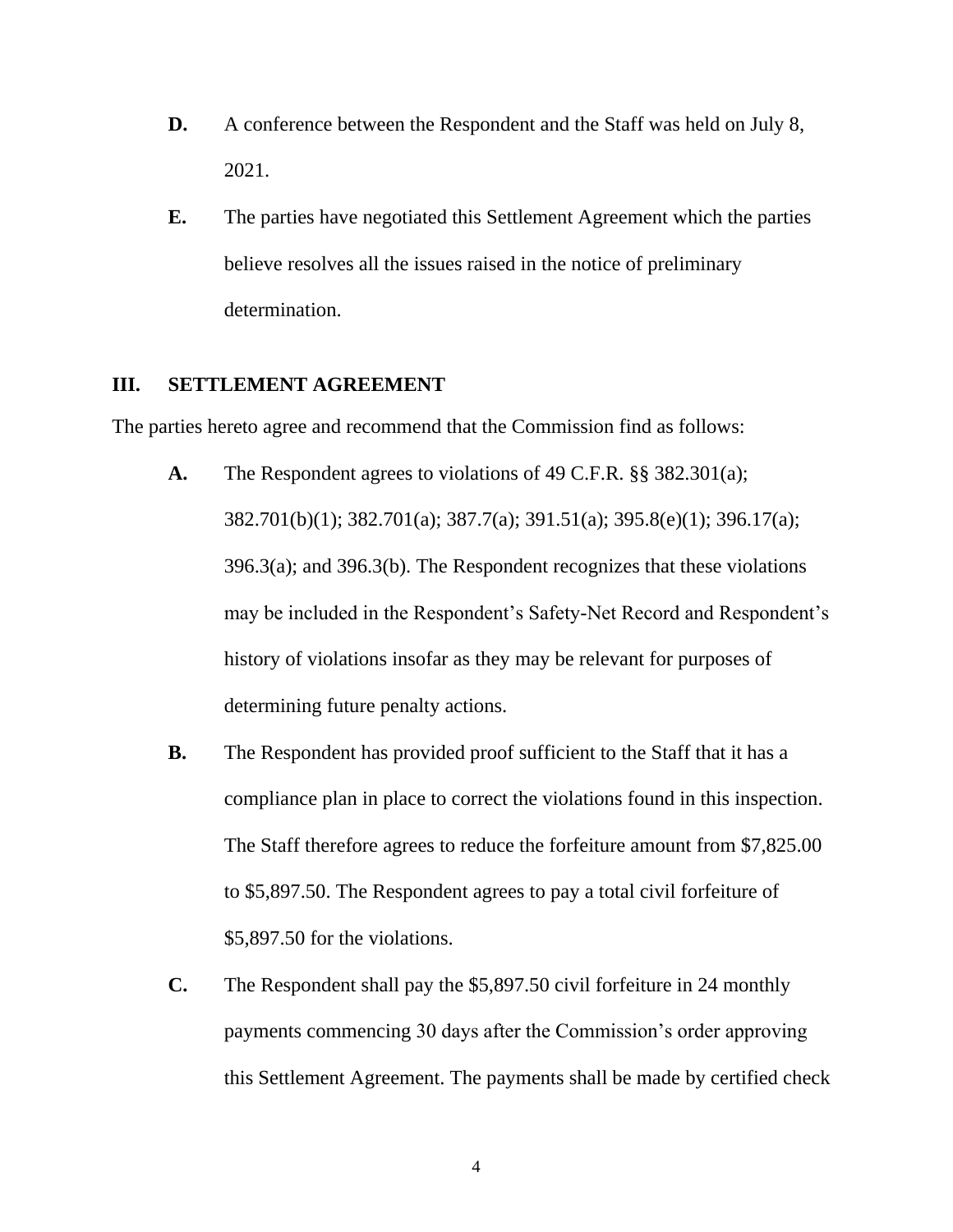or money order payable to "Treasurer State of Ohio," and they shall be mailed to PUCO, Attn: CF Processing, 180 E. Broad St., 4th Floor, Columbus, OH 43215-3793. The case numbers (21-CR-441175 and 21- 0788-TR-CVF) should appear on the face of each check.

- **D.** This Settlement Agreement shall not become effective until adopted by an Opinion and Order of the Commission. The date of the entry of the Commission order adopting this Settlement Agreement shall be considered the effective date of the Settlement agreement.
- **E.** This Settlement Agreement is made in settlement of all factual or legal issues in this case. It is not intended to have any effect whatsoever in any other case or proceeding, except as described in Paragraph A.

#### **IV. CONCLUSION**

The Signatory parties agree that this Settlement Agreement is in the best interest of all parties, and urge the Commission to adopt the same. The undersigned respectfully request that the Commission issue an entry in accordance with the terms set forth in this Settlement Agreement.

The parties have manifested their consent to the Settlement Agreement by affixing their signatures below.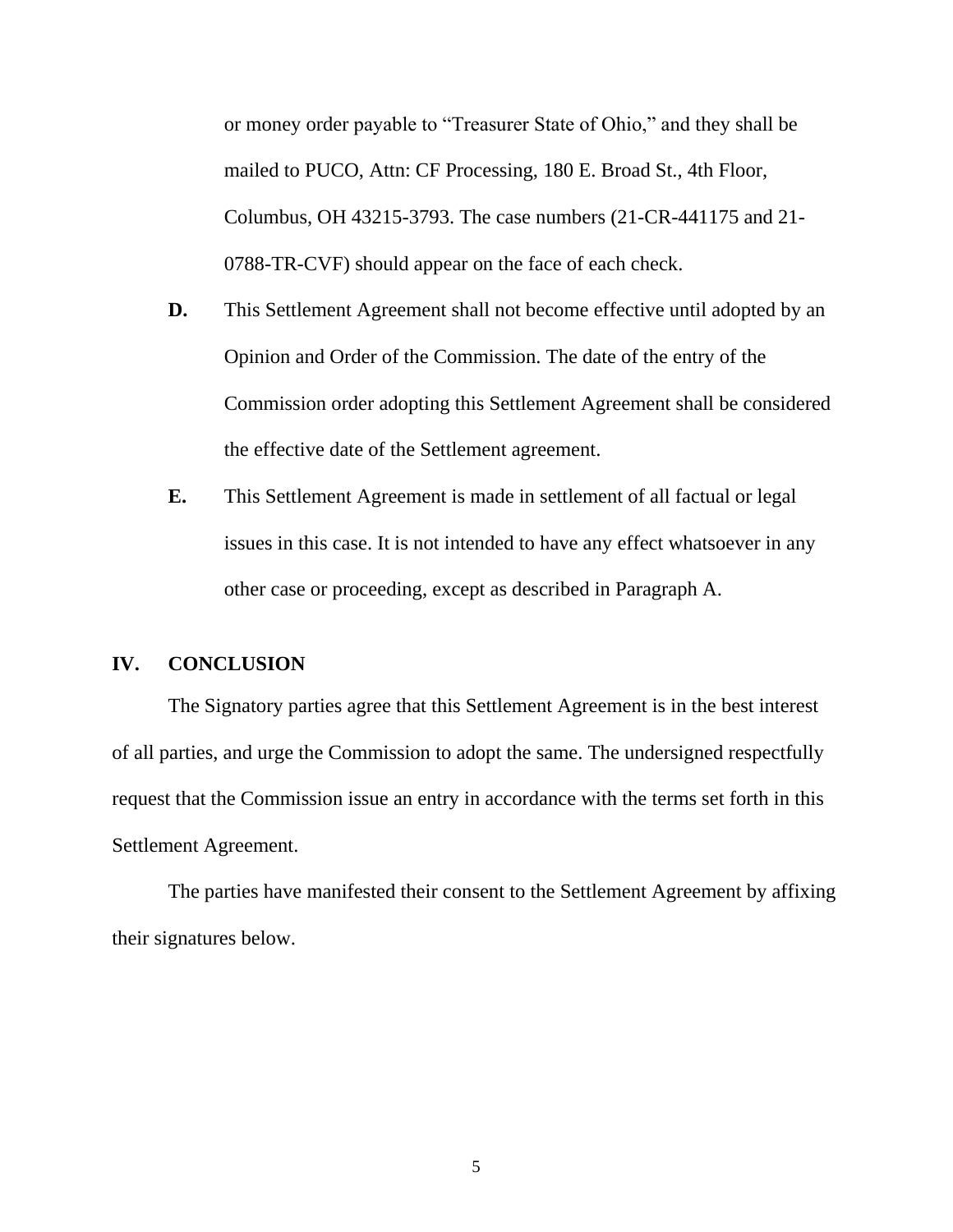On behalf of GREENWAY TRASPORTION INC.

 $\sqrt{s/2}$ 

**Meraj Ansari Owner** GREENWAY TRANSPORTION INC 1312 N. Keowee St. Dayton, Ohio 45404

Date:  $\frac{8-19-1}{8}$ 

On Behalf of the Staff of the Public Utilities Commission of Ohio

/s/ *Steven L. Beeler*

**Steven L. Beeler** Assistant Attorney General Public Utilities Section 30 East Broad Street, 26th Floor Columbus, Ohio 43215

Date: 08/24/2021